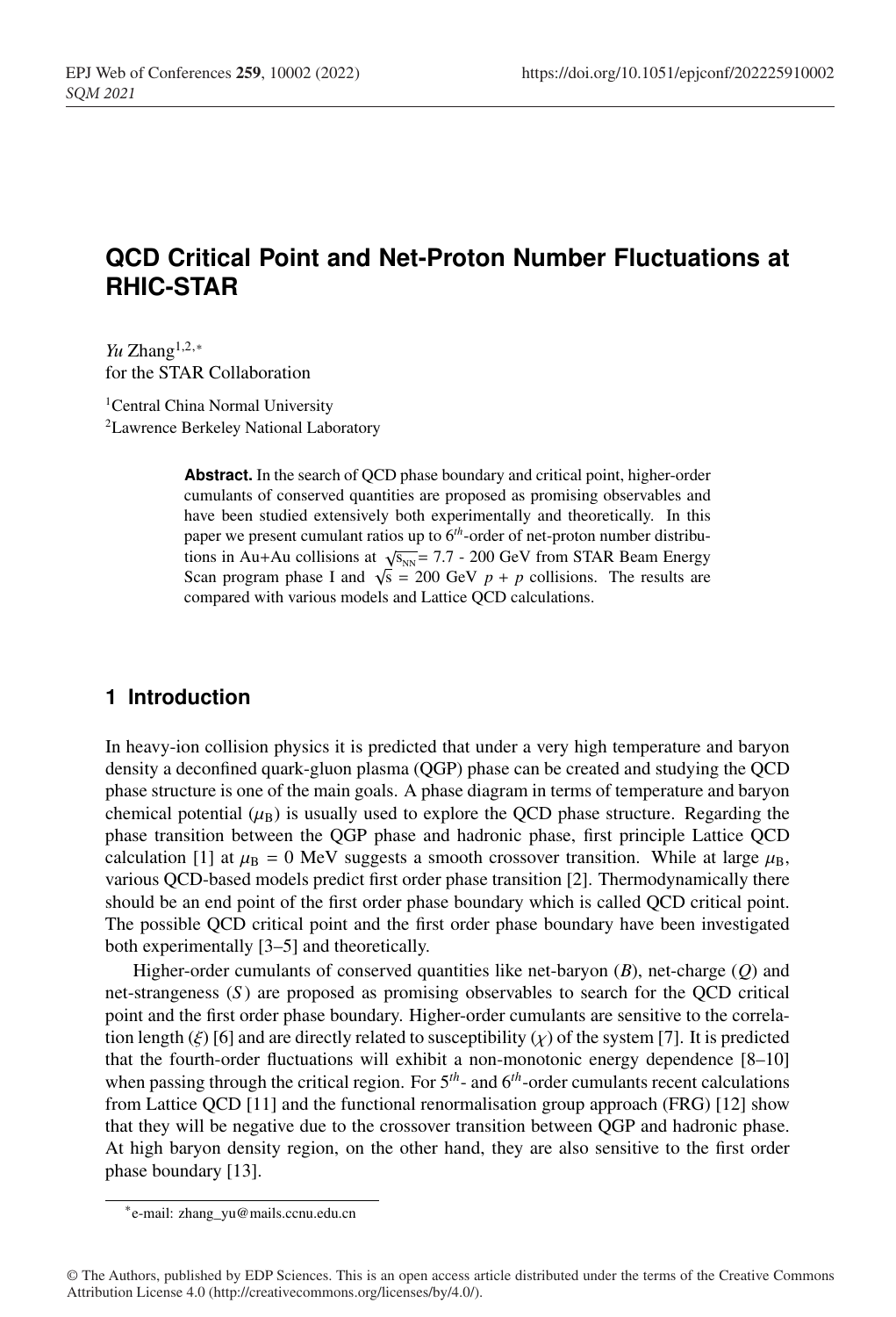#### **2 Data and Analysis**

The data of Au+Au collisions at  $\sqrt{s_{NN}} = 7.7$  - 200 GeV and  $p + p$  collisions at  $\sqrt{s} = 200$ GeV are collected in RHIC Beam Energy Scan program phase I. Protons and antiprotons are identified by the Time Projection Chamber (TPC) and Time of flight (TOF) detectors at rapidity window  $-0.5 < y < 0.5$  and transverse momentum window  $0.4 < p_T < 2.0$  GeV/*c*.

The centrality is determined using charged particle multiplicity within  $|\eta| < 1.0$  excluding protons and antiprotons to avoid auto-correlation effect [14]. The centrality bin width correction [14] is applied to suppress initial volume fluctuation effect. Cumulants are calculated at each multiplicity bin and then their weighted averages are taken for each centrality bin. The weight is the number of events at the corresponding multiplicity bin. Detector efficiency correction [15] in cumulant calculations are done by assuming binomial detector efficiency. Statistical uncertainties of cumulants are estimated by Bootstrap [16] and Delta methods [17].



### **3 Results**

**Figure 1.** Energy dependence of  $S\sigma$  and  $\kappa\sigma^2$  of net-proton number distributions in Au+Au collisions at  $\sqrt{s_{NN}}$  = 7.7 - 200 GeV. The calculations from different conditions (GCE, EV, and CE) of hadron resonance gas model (HRG) and the hadronic transport UrQMD model are shown as black, red, blue bands, and a gold band respectively.

Figure 1 shows energy dependence of  $S\sigma$  and  $\kappa\sigma^2$  of net-proton distributions from 0-5% and 70-80% centrality bins within  $|y| < 0.5$  and  $0.4 < p_T < 2.0$  GeV/*c* in Au+Au collisions at  $\sqrt{s_{NN}}$  = 7.7 - 200 GeV [20, 21]. The *S* $\sigma$  (left panel) shows a decreasing trend with the increase of collision energy both in central and peripheral collisions. The decreasing trend can be qualitatively described by HRG [18] and UrQMD [19] models. The  $\kappa \sigma^2$  (right panel) shows a non-monotonic energy dependence in central collisions while the results for peripheral collisions show monotonic energy dependence. The non-monotonic trend in central collisions can not be described by different conditions (GCE, EV, and CE) of HRG and UrQMD models.

Figure 2 shows energy dependence of  $C_5/C_1$  and  $C_6/C_2$  of net-proton distributions from 0-40% and 70-80% centrality bins within  $|y|$  < 0.5 and 0.4 <  $p_T$  < 2.0 GeV/*c* in Au+Au collisions at  $\sqrt{s_{NN}}$  = 7.7 - 200 GeV. It is suggested from Lattice QCD and FRG calculations that  $5<sup>th</sup>$ - and  $6<sup>th</sup>$ -order cumulants show negative signs while calculations from UrQMD and HRG models are consistent with either zero or unity. In UrQMD and HRG models, no phase transition physics is implemented. The measurements of BES-I data are shown as blue circles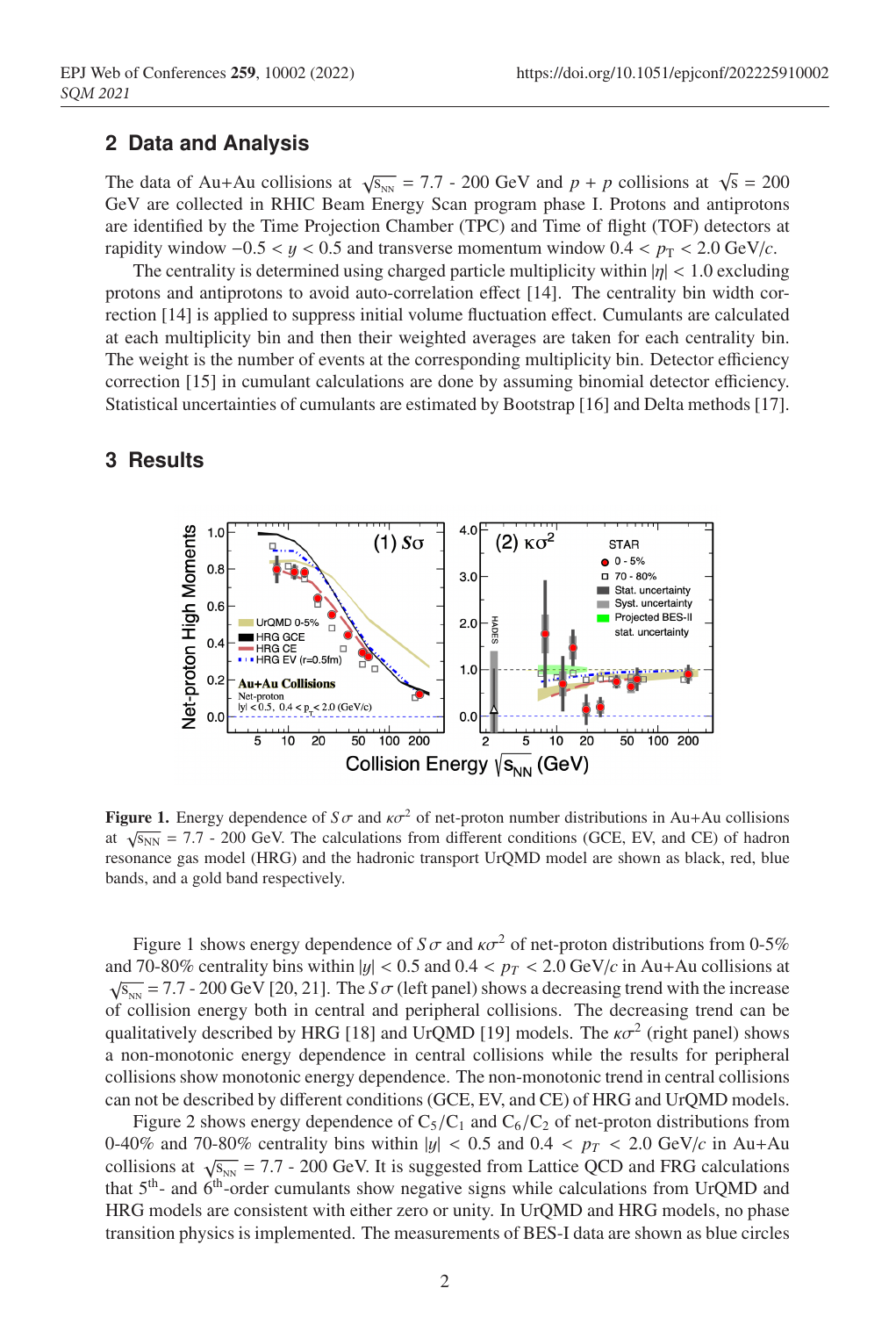

Figure 2. Energy dependence of  $C_5/C_1$  and  $C_6/C_2$  of net-proton number distributions in Au+Au collisions at  $\sqrt{s_{NN}}$  = 7.7 - 200 GeV. The calculations from FRG model, Lattice QCD, hadronic transport UrQMD model, and Hadron Resonance Gas (HRG) model are shown as red, green, and yellow bands and red lines respectively.

for 0-40% and red diamonds for 70-80%. The cumulant ratio  $C_5/C_1$  (left panel) deviates from zero with less than  $2\sigma$  significance. In peripheral collisions  $C_5/C_1$  shows positive sign for all energies. The ratio  $C_6/C_2$  (right panel) for 0-40% decreases with negative sign with less than  $2\sigma$  significance when decreasing energy while it shows positive sign in peripheral collisions (70-80%) for all energies.



**Figure 3.** Multiplicity dependence of  $C_4/C_2$ ,  $C_5/C_1$ , and  $C_6/C_2$  of net-proton number distributions in  $p + p$  collisions at  $\sqrt{s} = 200$  GeV. The calculations of HRG model, Pythia (version 8.2), and Lattice QCD are shown as black dashed line, yellow, and red bands respectively.

Figure 3 shows multiplicity dependence of net-proton results of  $C_5/C_1$  and  $C_6/C_2$  within  $|y| < 0.5$  and  $0.4 < p_T < 2.0$  GeV/*c* in  $p + p$  collisions at  $\sqrt{s} = 200$  GeV. We see that the cumulant ratios (C<sub>4</sub>/C<sub>2</sub>, C<sub>5</sub>/C<sub>1</sub>, and C<sub>6</sub>/C<sub>2</sub>) from  $p + p$  collisions fit into the multiplicity dependence of results from Au+Au collisions which are shown with triangles. The cumulant ratios  $C_5/C_1$  and  $C_6/C_2$  are negative for 0-40% in Au+Au collisions and positive at peripheral Au+Au collisions and  $p + p$  collisions. Pythia [22] calculation using version 8.2 of  $p +$ *p* collisions at  $\sqrt{s} = 200$  GeV is positive as shown with yellow bands. The Lattice QCD calculation [11] at  $\sqrt{s_{NN}}$  = 200 GeV is negative as shown with red bands. Compared with calculations from various models, it is suggested that the negative sign for central Au+Au